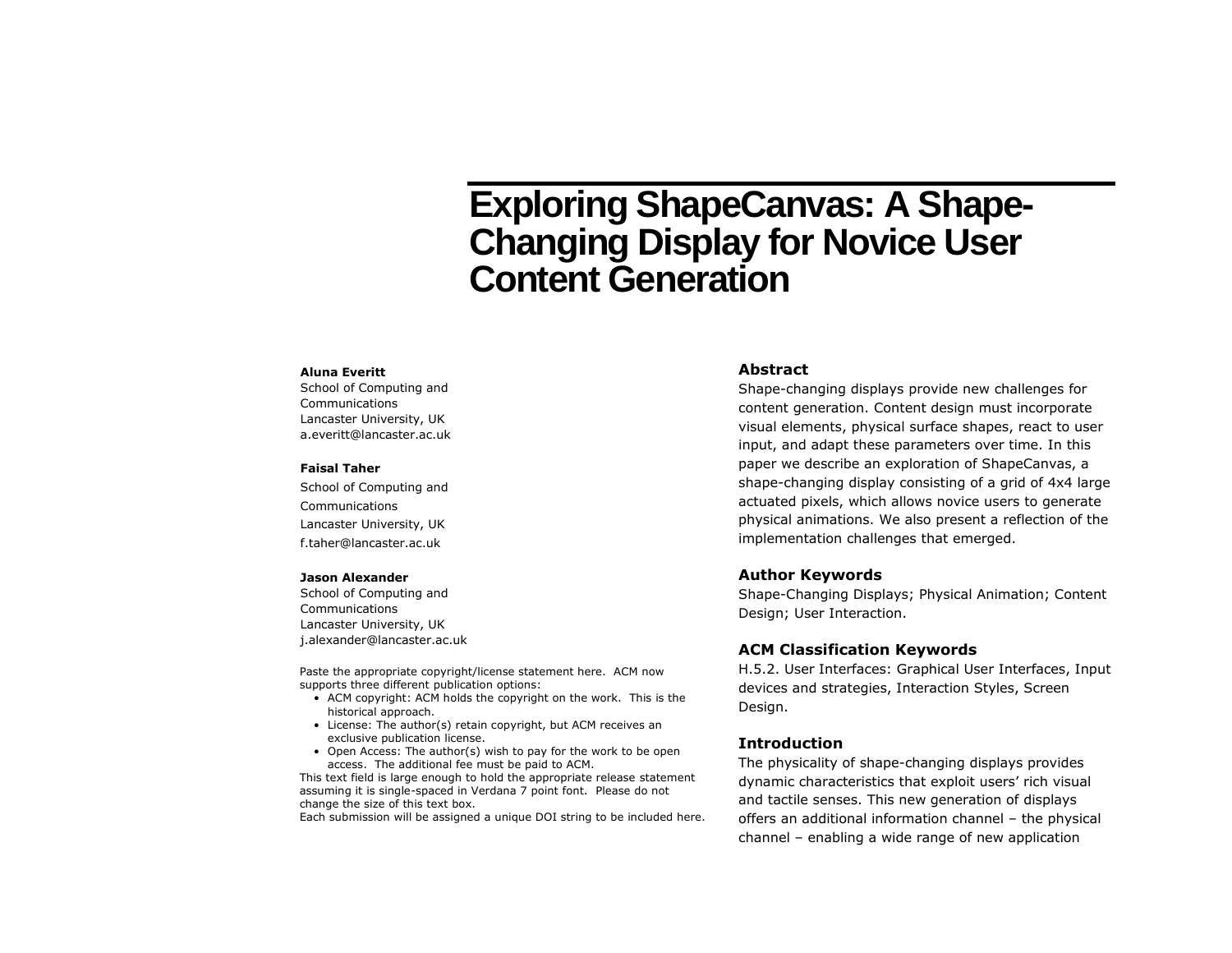| <b>Calibration</b>    |                         |
|-----------------------|-------------------------|
| <b>Black Mode</b>     | White Mode              |
| <b>Reset Colour</b>   | <b>Update Threshold</b> |
| Participant # 0       |                         |
| <b>Animation</b>      |                         |
| Save Frame            | <b>Play Animation</b>   |
| <b>Stop Animation</b> | <b>Clear Animation</b>  |
| Increase Delay        | Decrease Delay          |
| Delay (in seconds): 1 |                         |
| Saved frames: 0       |                         |
| Main Menu             |                         |

<span id="page-1-0"></span>Figure 2: Touchscreen controls to allow users to generate their own frame-by-frame physical animation.

areas to be explored. However, this additional channel comes with added complexity in content design: visual output must now be accompanied by shapeinformation. Firstly, this paper describes an exploration of ShapeCanvas [\(Figure 1\)](#page-1-0), a shape-changing display that enables novice users to generate shape-changing content using touchscreen controls (Figure 2). Secondly, we present key findings from the public user study where 21 self-selected participants generated 21 physical animations using ShapeCanvas. Thirdly, we discuss implementation challenges based on first-hand experience.



Figure 1: ShapeCanvas, a 4x4 grid of height and color actuated pixels.

## **Related Work**

Shape-changing displays dynamically change their physical form to visualize data and information. They are becoming more dynamic and scalable and can be used for both static and dynamic information visualizations [3, 6]. Rasmussen et al. [8] identify eight types of shape-change for interfaces. Coelho and Zigelbbaum [1] surveys the design space for shapechanging materials. Poupyrev et al. [7] presents an overview of actuation styles in user interfaces, including new interaction scenarios for dynamic displays.

Most current explorations of shape-changing interfaces focus on a single application output [9-11]. This work enables us to explore content generation from a novice user's perspective. This technique allows researchers to gain an understanding of creative input on the design process [2] and new suggestions for the design of interactions and gestures [11]. Kinetic Tiles [5] are modular construction units for kinetic animations that use preset movements, design via frame animation toolkit, and direct input. The concept of frame by frame animation to freely create graphics and actuations to precisely demonstrate novice user's ideas is used in ShapeCanvas.

# **Exploring ShapeCanvas**

We developed ShapeCanvas as a prototype to explore how novice users generate content and interact with shape-changing displays. This small, but robust shapechanging display was deployed over two and a half days in a busy café. Users were able to: (1) directly manipulate the height of each physical pixel with their hands, (2) control the color of each physical pixel using a simple light source, and (3) generate physical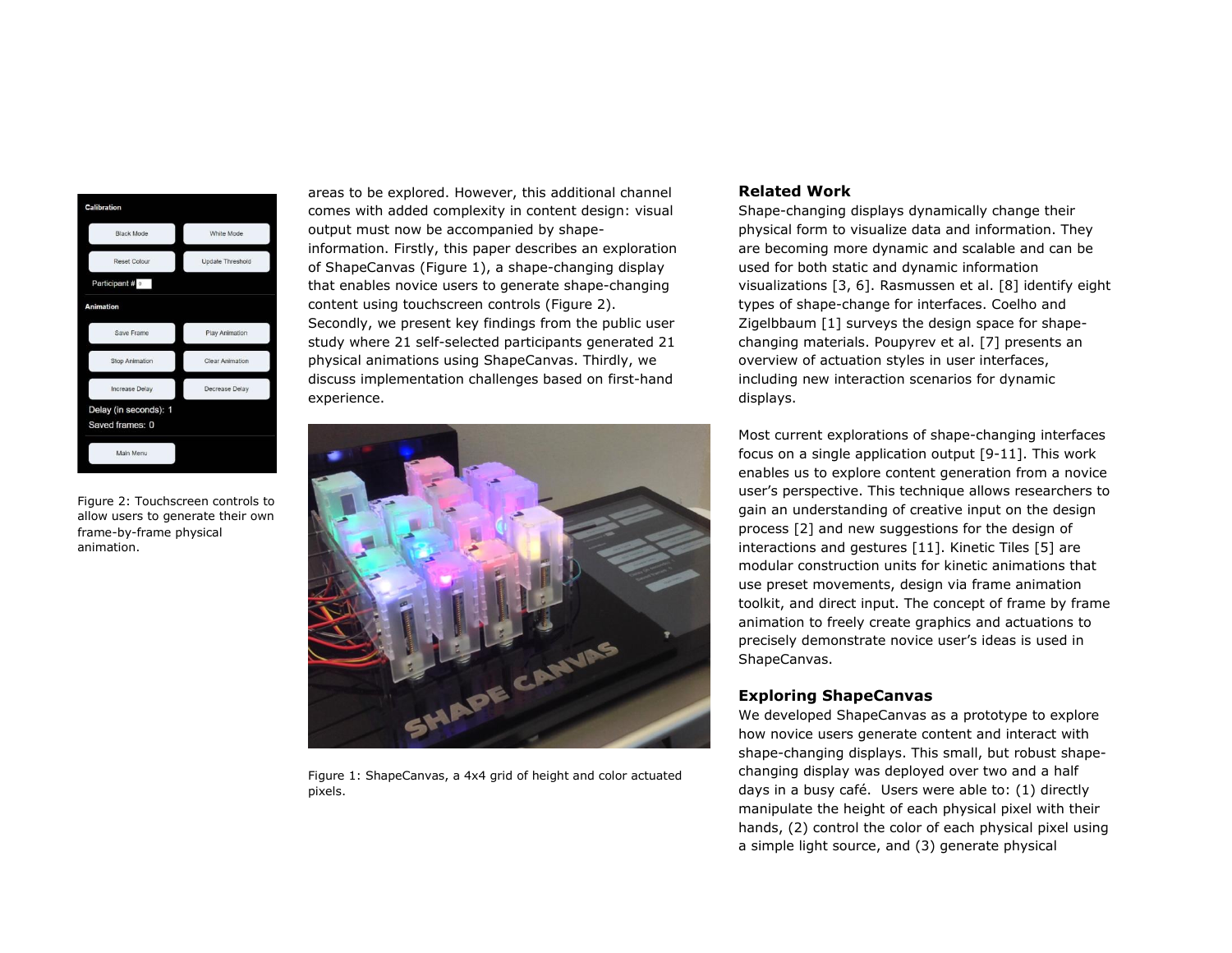animations via key frames. This allowed us to understand requirements for a diverse range of approaches, design choices, and potential applications.

We augmented ShapeClips [4] with laser cut frostedacrylic, attached LDR light sensors to the top left corner to sense user interaction, and utilized ShapeClip's builtin LED for the display. Each physical pixel has the surface area of 35x35mm, and actuates 100mm. The 4x4 grid of ShapeClips was placed onto a 18" touchscreen that, along with custom built software, was used to control the ShapeClips, run demonstrations, and facilitate user configurations of physical animations. To develop a better understanding of interaction patterns the system automatically logged all user interaction data.

#### **Summary of Findings**

ShapeCanvas was successfully used by 21 self-selected participants to design a range of physical animations. Several participants designed content directly applicable to themselves or their personal interests. We also observed that bimanual interaction emerged as the dominant interaction pattern. The key findings that emerged from the user study are: (1) Simple, small shape-changing displays are useful for informing interaction design and discovering novel application areas, (2) Novice users successfully designed a diverse range of physical animations that are suitable for informing future design environments, and (3) users quickly learned to take advantage of the spatial affordances of the shape-changing display.

#### **Implementation Challenges**

The development of ShapeCanvas, as a simple shapechanging interface, has enabled us to develop further

knowledge that informs of future builds, common drawbacks and design limitations, as well as highlight opportunities for refinement. These are discussed as follows.

During initial design stages it is crucial to ensure appropriate spacing between actuators. Closely stacking actuators restricts movement. Too much friction between actuator drive can also be restrictive. Once enclosures and base designs have been fabricated it is more challenging to adapt spacing between actuators. Ideally there should be a balance between frictions caused by actuator cases so that vertical movement is not restricted but supported for adjacent actuators.

The lead-screw approach of ShapeClips also causes slight uneven vertical movement. The actuator enclosures must therefore be stabilized to enable smooth movement, e.g. we positioned metal rods as guides for ShapeClips. The added friction caused by additional support and limited power could become problematic when large number of actuators are used. This led to experimenting with different rod placements for stability.

ShapeCanvas uses LDR light sensors to enable user interaction input. We observed that LDR sensitivity for hover interaction is affected by changes in ambient light or occlusion. We adopted a threshold update and per pixel tap activation functions for the system to mitigate these issues. To further reduce sensitivity error an adaptive thresholding approach for each LDR can be implemented. Each LDR also has marginal inconsistency in readings that can be mitigated by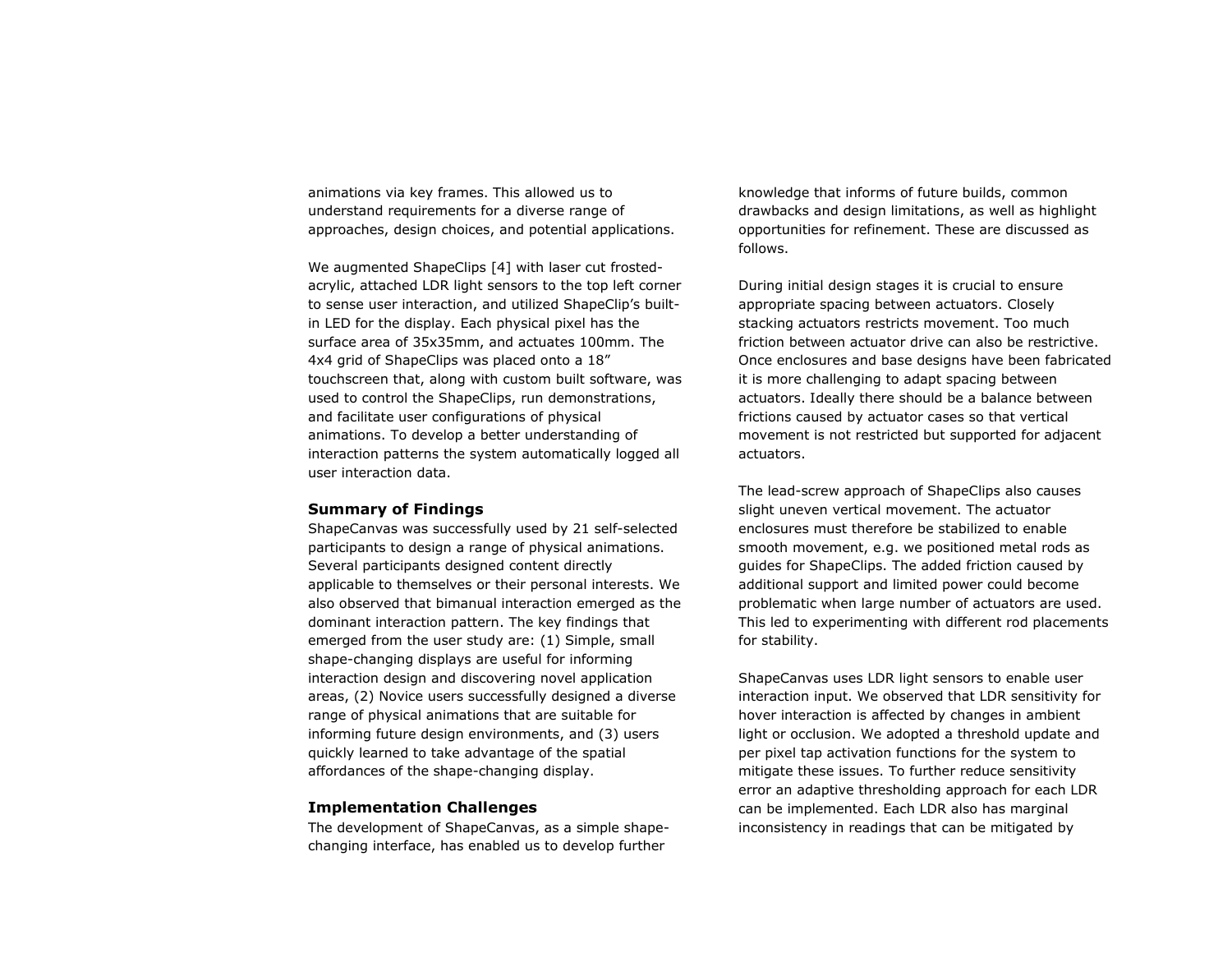converting the reading values into moving average percentages.

## **Conclusion**

This paper firstly provided an exploration of ShapeCanvas, a shape-changing display consisting of a 4x4 grid of large actuated pixels. Secondly, we summarized key findings from a public user conducted over two and a half days in a café. Finally, we presented an overview of implementation challenges and mitigation strategies based on first-hand experience.

# **Acknowledgments**

This work forms part of GHOST, a project funded by the European Commission's 7th Framework Programme, FETOpen scheme (Grant #309191).

## **References**

- 1. Marcelo Coelho and Jamie Zigelbaum, *Shapechanging interfaces.* Personal Ubiquitous Comput., 2011. 15(2): p. 161-173.
- 2. Andy Crabtree, Alan Chamberlain, Rebecca E. Grinter, Matt Jones, Tom Rodden, and Yvonne Rogers, *Introduction to the Special Issue of "The Turn to The Wild".* ACM Trans. Comput.-Hum. Interact., 2013. 20(3): p. 1-4.
- 3. Sean Follmer, Daniel Leithinger, Alex Olwal, Akimitsu Hogge, and Hiroshi Ishii, *inFORM: dynamic physical affordances and constraints through shape and object actuation*, in *Proceedings of the 26th annual ACM symposium on User interface software and technology*. 2013, ACM: St. Andrews, Scotland, United Kingdom. p. 417-426.
- 4. John Hardy, Christian Weichel, Faisal Taher, John Vidler, and Jason Alexander, *ShapeClip: Towards Rapid Prototyping with Shape-Changing Displays for Designers*, in *Proceedings of the 33rd Annual ACM Conference on Human Factors in Computing Systems*. 2015, ACM: Seoul, Republic of Korea. p. 19-28.
- 5. Hyunjung Kim and Woohun Lee, *Kinetic tiles*, in *Proceedings of the SIGCHI Conference on Human Factors in Computing Systems*. 2011, ACM: Vancouver, BC, Canada. p. 1279-1282.
- 6. Daniel Leithinger and Hiroshi Ishii, *Relief: a scalable actuated shape display*, in *Proceedings of the fourth international conference on Tangible, embedded, and embodied interaction*. 2010, ACM: Cambridge, Massachusetts, USA. p. 221-222.
- 7. Ivan Poupyrev, Tatsushi Nashida, and Makoto Okabe, *Actuation and tangible user interfaces: the Vaucanson duck, robots, and shape displays*, in *Proceedings of the 1st international conference on Tangible and embedded interaction*. 2007, ACM: Baton Rouge, Louisiana. p. 205-212.
- 8. Majken K. Rasmussen, Esben W. Pedersen, Marianne G. Petersen, and Kasper Hornbæk, *Shape-changing interfaces: a review of the design space and open research questions*, in *Proceedings of the SIGCHI Conference on Human Factors in Computing Systems*. 2012, ACM: Austin, Texas, USA. p. 735-744.
- 9. Miriam Sturdee, John Hardy, Nick Dunn, and Jason Alexander, *A Public Ideation of Shape-Changing Applications*, in *Proceedings of the 2015 International Conference on Interactive Tabletops & Surfaces*. 2015, ACM: Madeira, Portugal. p. 219-228.